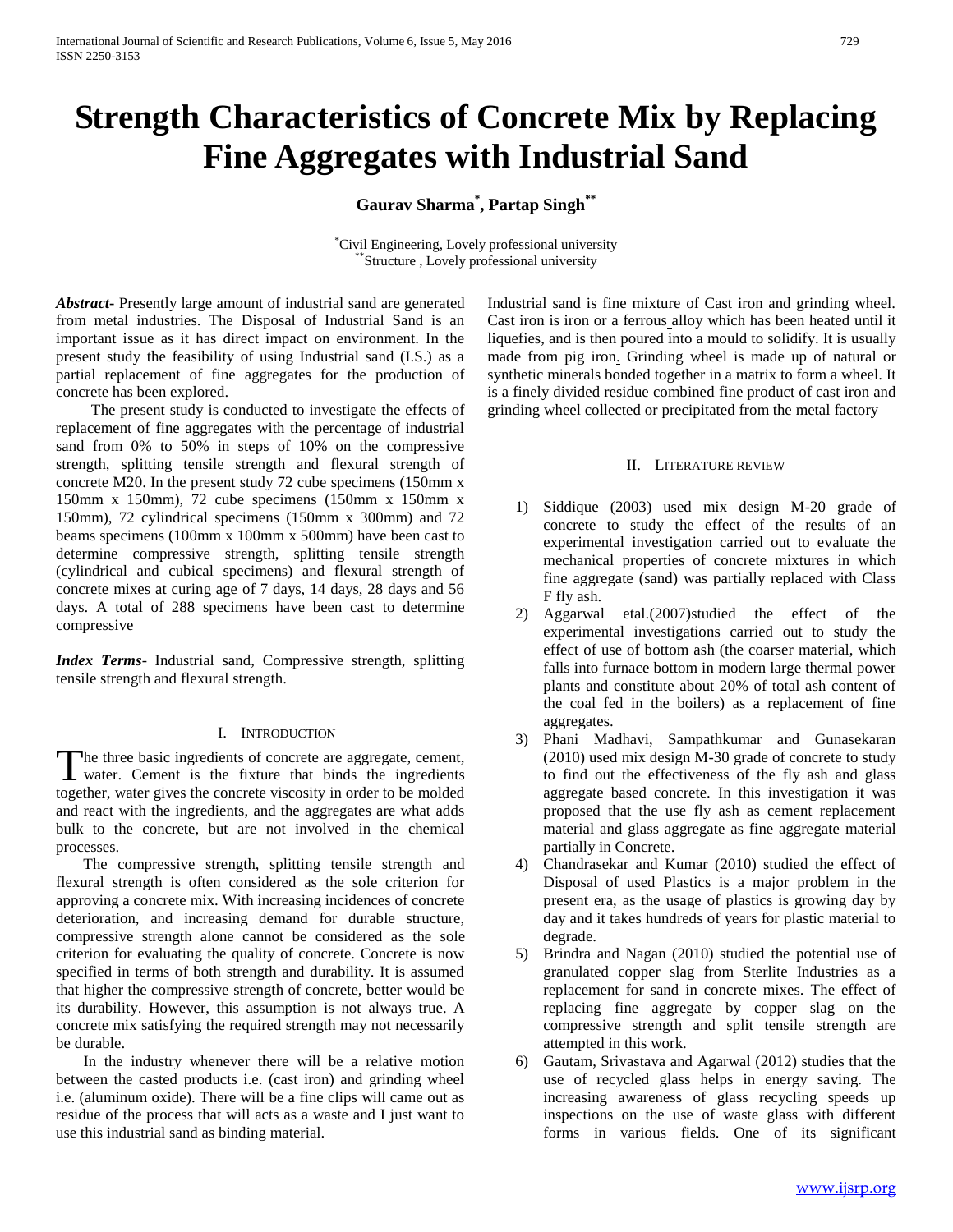contributions is to the construction field where the waste glass was reused for concrete production.

7) Deshpande, Kulkarni and Pachpande (2012) used mix design M-25 grade of concrete to study the effect of a Recycled aggregates as fine aggregates in place of sand. They made an attempt to utilize recycled concrete aggregates and artificial sand (machine made sand) in concrete, using IS10262:2009 as guideline for designing the concrete with grade M25.

## III. EXPERIMENTAL PROGRAM

## 3.3.1 Cement

 The cement use for the experimental studies was ACC 43 Grade OPC as per the specifications of Indians Standards Code IS: 8112-1989. It was fresh and without any lumps. The various test performed on the cement and their values are shown in the Table 3.1 Cement was carefully stored to prevent deterioration in its properties due to contact with the moisture.

**Table 3.1: Physical properties of cement.**

| S.  | Properties       | Observation | Codal         |
|-----|------------------|-------------|---------------|
| No. |                  |             | Requirements  |
|     |                  |             | IS:8112-1989  |
|     |                  |             | (Part 1)      |
|     | Fineness<br>(90  | 2 %         | 10% (Maximum) |
|     | micron IS Sieve) |             |               |
|     | Specific gravity | 3.12        | 3.15          |

| 3 | Soundness          | $2 \text{ mm}$ |               |
|---|--------------------|----------------|---------------|
| 4 | Initial<br>setting | 65 minutes     | 30 (Minimum)  |
|   | time               |                |               |
| 4 | Final setting time | 370 minutes    | 600 (Maximum) |
| 6 | Standard           | 34 percent     |               |
|   | consistency        |                |               |
| 7 | 3-days             | 24.70 MPa      |               |
|   | compressive        |                | 23 (Minimum)  |
|   | strength           |                |               |
|   |                    |                |               |
|   | 7-days             | 35.90 MPa      |               |
|   | compressive        |                | 33 (Minimum)  |
|   | strength           |                |               |
|   | 28-days            | 44.85 MPa      | 43 (Minimum)  |
|   | compressive        |                |               |
|   | strength           |                |               |

## 3.3.3 Fine aggregate

 River sand was used as fine aggregate. The particle size distribution and other physical properties of the fine aggregates are listed in Table 3.2 respectively. Lumps of clay and other foreign matter were separated out before using it in concrete.

## **Table 3.2 Sieve Analysis of Fine Aggregates (as per IS: 383- 1970)**

| S.NO           | I.S. Sieve | Weight                                 | Cumulative | %age       | %age    | Limit      |
|----------------|------------|----------------------------------------|------------|------------|---------|------------|
|                | (mm)       | Retained                               | retained   | Cumulative | passing |            |
|                |            |                                        |            | retained   |         |            |
| 1              | 10         |                                        |            |            | 100     | 100        |
| 2              | 4.75       | 52                                     | 52         | 2.6        | 97.40   | $90 - 100$ |
| 3              | 2.36       | 60                                     | 112        | 5.6        | 94.4    | 85-100     |
| $\overline{4}$ | 1.18       | 192                                    | 304        | 15.2       | 84.8    | 75-100     |
| 5              | $600 \mu$  | 212                                    | 516        | 25.8       | 74.2    | 60-79      |
| 6              | $300 \mu$  | 992                                    | 1508       | 75.4       | 24.6    | $12 - 40$  |
| $\overline{7}$ | $150 \mu$  | 444                                    | 1952       | 97.6       | 2.4     | $0 - 10$   |
| 8              | Pan        | 48                                     | 2000       |            | 2.22    |            |
|                |            | Fineness modulus of fine sand $= 2.22$ |            |            |         |            |

The Fine aggregates belongs to Zone III as per Table 3.2, I.S. 383-1970

Table 3.3 Physical properties of fine aggregates

| Specific Gravity of Fine Aggregates | $\overline{\phantom{a}}$<br>، ،<br>∼ |
|-------------------------------------|--------------------------------------|
| Water.<br>Absorption                | 1%                                   |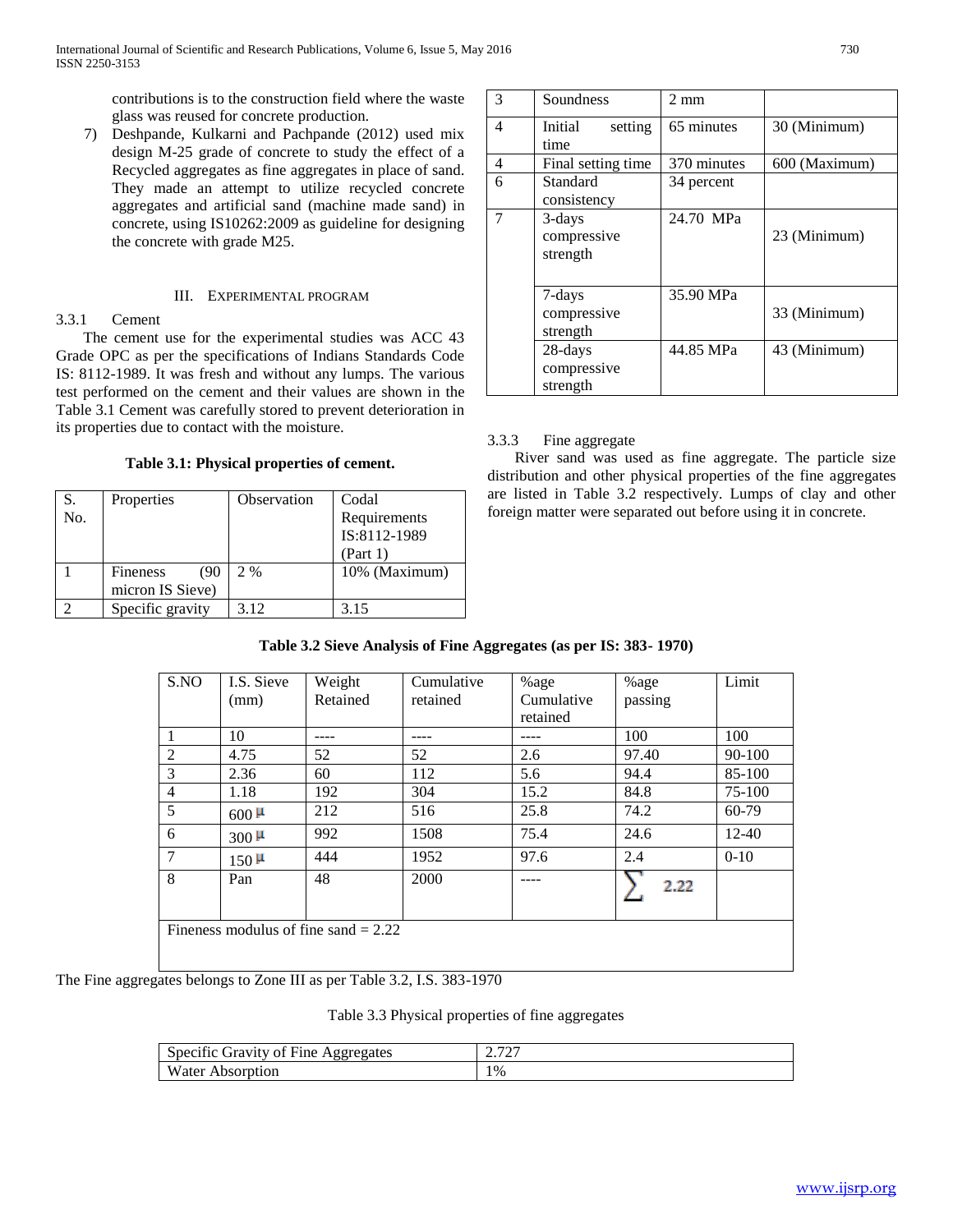International Journal of Scientific and Research Publications, Volume 6, Issue 5, May 2016 731 ISSN 2250-3153

## 3.3.4 Coarse aggregate

 Coarse Aggregates used was a mixture of two crushed stones of 10mm and 20mm size in 50:50 proportions. The sieve analysis properties of coarse aggregates satisfied the requirement of IS: 383-1970 and the results are given in table 3.4 and table 3.5 respectively.

Total weight of 10mm aggregates = 2000gm

| S.NO | <b>IS</b><br><b>Sieve</b> | Cumulative             | Cumulative             | Proportion  | IS:383-1970 |
|------|---------------------------|------------------------|------------------------|-------------|-------------|
|      | Designation               | %age passing           | %age passing           | 50:50       |             |
|      |                           | 10 <sub>mm</sub><br>of | 20 <sub>mm</sub><br>of | (10mm:20mm) |             |
|      |                           | aggregates             | aggregates             |             |             |
|      | 80                        | 100                    | 100                    | 100         | 100         |
|      | 40                        | 100                    | 100                    | 100         | 100         |
|      | 20                        | 100                    | 97.5                   | 98.75       | 95-100      |
|      | 10                        | 82.5                   | .25                    | 41.375      | $25 - 55$   |
|      | 4.75                      | 7.5                    | .∠                     | 3.85        | $0 - 10$    |

## **Table 3.4: Proportioning of Coarse aggregates**

# **Table 3.5: Physical Properties of Coarse Aggregates**

| Specific Gravity of Coarse Aggregates | 2.76 |
|---------------------------------------|------|
| Free Moisture Content                 | Nil  |
| Water Absorption                      | 0.5% |
|                                       |      |
| Fineness Modulus (20mm)               | 7.02 |
| Fineness modulus (10mm)               | 6.1  |
|                                       |      |

## 3.3.6 Industrial waste

 Industrial waste is fine mixture of Cast iron and grinding wheel Cast iron is iron or a ferrous alloy which has been heated until it liquefies, and is then poured into a mould to solidify. It is usually made from pig iron. Grinding wheel is made up of natural or synthetic minerals bonded together in a matrix to form a wheel. It is a finely divided residue combined fine product of cast iron and grinding wheel collected or precipitated from the metal factory. In present study the Fine aggregates has been replaced with 0%, 10%, 20%, 30%, 40% and 50% of Industrial sand content. Specific gravity of Industrial waste calculated is 2.85.

## **Table 3.6: Sieve analysis of industrial waste.**

| S.NO                                          | IS Sieve           | Wt retained   | Cumulative    | Cumulative%  | %age    | $IS:383-$ |
|-----------------------------------------------|--------------------|---------------|---------------|--------------|---------|-----------|
|                                               | Designation        | On Sieve (gm) | weight $(gm)$ | age Retained | Passing | 1970      |
|                                               | 10                 | $\theta$      | .             | .            | 100     |           |
| $\mathcal{D}_{\mathcal{L}}$                   | 4.75               | 60            | 60            | 3            | 97      |           |
| 3                                             | 2.36               | 220           | 280           | 14           | 86      |           |
| 4                                             | 1.18               | 320           | 600           | 30           | 70      |           |
| 5                                             | $600$ mic          | 480           | 1080          | 54           | 46      |           |
| 6                                             | 300 <sub>mic</sub> | 530           | 1610          | 80.5         | 19.5    |           |
|                                               | 150                | 140           | 1750          | 87.5         | 12.5    |           |
| 8                                             | pan                | 250           | 2000          | 2.69         |         |           |
| Fineness modulus of industrial waste $= 2.69$ |                    |               |               |              |         |           |
|                                               |                    |               |               |              |         |           |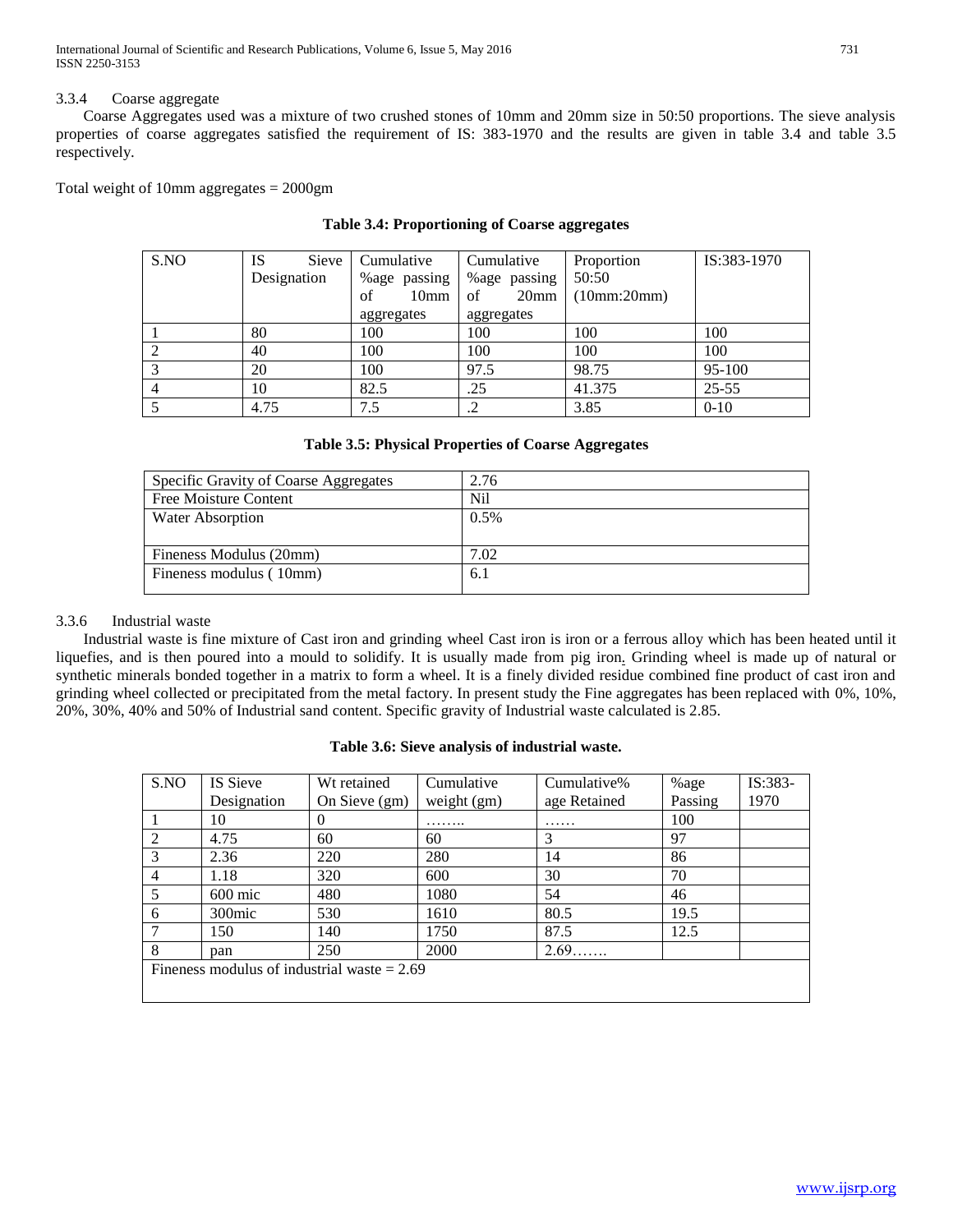| Constituents of Cast iron | Constituents present in Cast iron % |
|---------------------------|-------------------------------------|
| Grade                     | HT 100                              |
| Carbon $(C)$              | 3.4-3.9%                            |
| Manganese (Mn)            | $0.5 - 0.8\%$                       |
| Silicon (Si)              | $2.1 - 2.6\%$                       |
| Phosphorus (P)            | 0.3%                                |
| Sulphur $(S)$             | 0.15%                               |

# **Table 3.7 Chemical properties of Cast iron**

## 3.4 MIX DESIGN

 The design mix involves determination of the proportions of the given constituents namely cement, water, coarse aggregates and fine aggregates , if any which produce concrete possessing specified properties both in the fresh and hardened states with maximum overall economy. Workability is specified as the important property of concrete in fresh state; for hardened state compressive strength durability are important. The mix design is therefore, generally carried out for a particular compressive strength of concrete with adequate workability so that fresh concrete can be properly placed and compacted, and achieves the required durability.

| Mix         | Cement | Industrial       | Water  | Fine      | Coarse      | W/C   |
|-------------|--------|------------------|--------|-----------|-------------|-------|
| Name        | kg     | Waste(kg)        | (L)    | Aggregate | Aggregate(k | ratio |
|             |        |                  |        | (kg)      | g)          |       |
| MX0         | 358.1  | N <sub>i</sub> l | 197.16 | 695       | 1196        | 0.55  |
|             |        |                  |        |           |             |       |
| MX10        | 358.1  | 69.5             | 197.16 | 625.5     | 1196        | 0.55  |
|             |        |                  |        |           |             |       |
| <b>MX20</b> | 358.1  | 139              | 197.16 | 556       | 1196        | 0.55  |
|             |        |                  |        |           |             |       |
| <b>MX30</b> | 358.1  | 208.5            | 197.16 | 486.5     | 1196        | 0.55  |
|             |        |                  |        |           |             |       |
| MX40        | 358.1  | 278              | 197.16 | 417       | 1196        | 0.55  |
|             |        |                  |        |           |             |       |
| <b>MX50</b> | 358.1  | 347.5            | 197.16 | 347.5     | 1196        | 0.55  |
|             |        |                  |        |           |             |       |

## **Table 3.9 Values of Different Materials Used (Kg/m<sup>3</sup> )**

## 3.5 SPECIMEN DETAILS

 Cube specimens of size 150 mm x 150 mm x 150 mm were used for Compressive strength of concrete and also for split tensile strength of cubes, whereas cylinder specimens with 150 mm diameter and 300 mm depth used split tensile strength and beams of size 100 mm x 100 mm x 500 mm were used for flexural strength.

## 3.6 CASTING AND CURING

 The casting of the specimens was done under laboratory conditions using standard equipment (Fig. 3.2). Each batch consisted of three standard cubes for compression Test, three cylinders of 150 mm diameter and 300 mm depth for split tensile strength, and three beams of 100\*100\*450mm for flexural strength of concrete.144 standard cubes for determination of 7 days, 14 days, 28 days, and 56 days compressive strength and split tensile strength of cube, 72 cylinders for determining of 7 days, 14 days,28days, and 56 days tensile strength and 72 beams for determining of 7 days, 14 days, 28days, and 56 days flexural strength of each batch respectively.

## COMPRESSIVE STRENGTH TEST RESULTS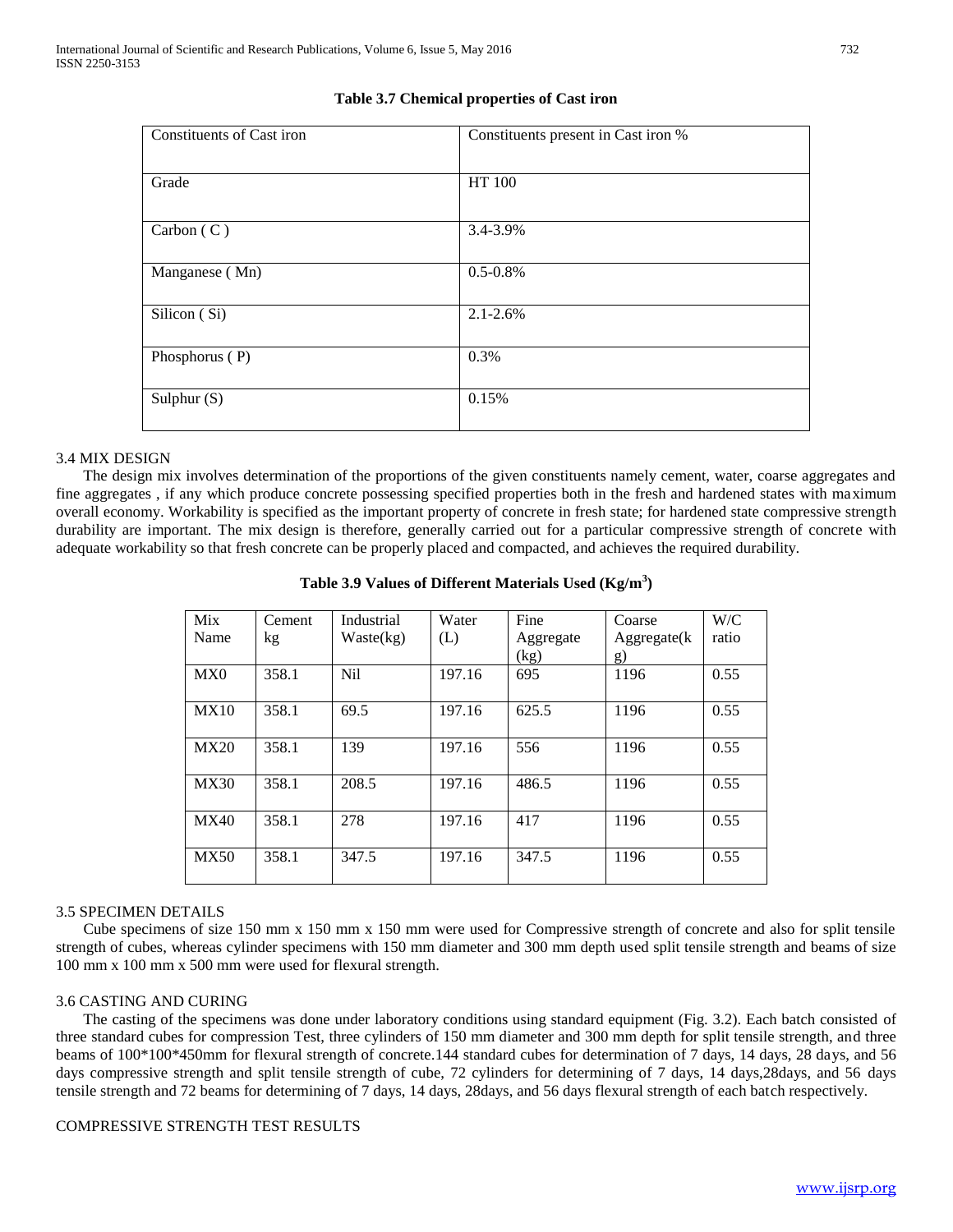The results of the compressive strength tests conducted on concrete specimens of different mixes cured at different ages are presented and discussed in this section. The compressive strength test was conducted at curing ages of 7, 14, 28, and 56days. The compressive strength test results of all the mixes and different curing ages are shown in Table-4.2-4.5.Variation of compressive strength of all the mixes cured at 7, 14, 28, and 56 days is also shown in Figs. 4.2 to Fig. 4.5.



## SPLITTING TENSILE STRENGTH TEST RESULTS

 The results of the splitting tensile strength tests conducted on concrete specimens of different mixes cured at different ages are presented and discussed in this section. The splitting tensile strength test was conducted at curing ages of 7, 14, 28 and 56 days. The splitting tensile strength test results of all the mixes and different curing ages are shown in Table-4.6-4.9.Variation of splitting tensile strength of all the mixes cured at 7, 14, 28 and 56 days is also shown in Figs. 4.8 to 4.13.



## FLEXURAL STRENGTH TEST RESULTS

 The results of the flexural strength tests conducted on concrete specimens of different mixes cured at different ages are presented and discussed in this section. The flexural strength test was conducted at curing ages of 7, 14, 28, and 56 days respectively. The Flexural strength test results of all the mixes and different curing ages are shown in Table-4.9-4.12.Variation of splitting tensile strength of all the mixes cured at 7, 14, 28 and 56 days is also shown in Figs. 4.10 to 4.13.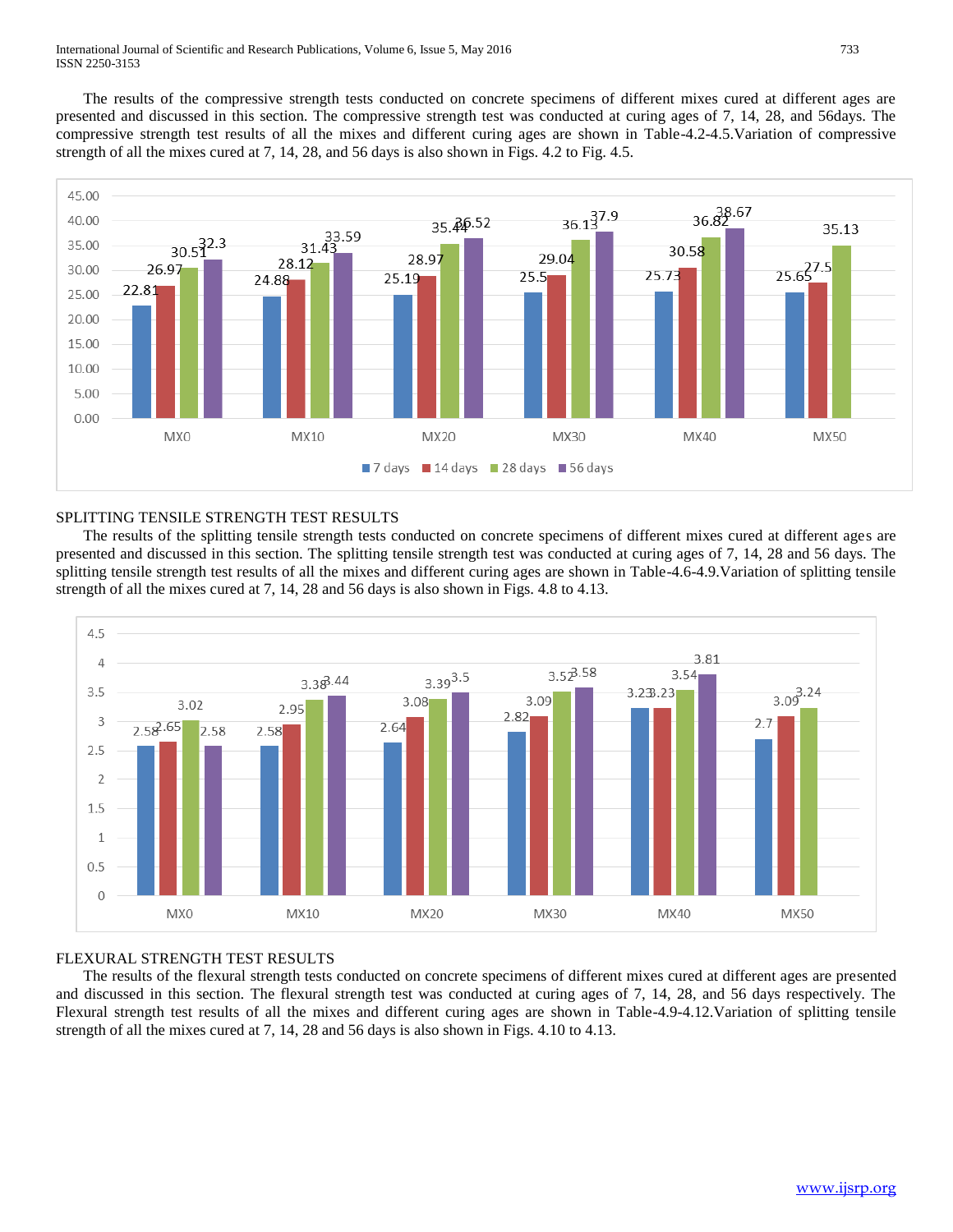

## IV. CONCLUSION

- 1. The results obtained in the present investigation that it is feasible to replace the fine aggregates by industrial waste for improving the strength characteristics of concrete, thus the industrial waste can be used as an alternative material for the production of concrete to address the waste disposal problems and to minimize the cost of construction with usages industrial waste which almost freely available in metal factory.
- 2. With the partial replacement of sand by industrial waste the compressive strength of concrete increased up to 40% replacement at curing age of 7 days, 14 days, 28 days and 56 days. The compressive strength of concrete containing MX0% MX10%, MX20% and MX30% increase in the range of 3 %, 16% 18 % and 20% compared to the compressive strength of reference mix. However for the mixes containing MX50% the compressive strength was comparable to the compressive strength of control mix. The increase in compressive strength due to replacement of sand by industrial waste at the constant cement content is attributed to the contribution of industrial waste to the hydration process and thus enhancing the compressive strength of concrete.
- 3. The split tensile strength of concrete mixes containing with the additions of industrial waste of upto 40% replacement at curing age of 7 days, 14 days, 28 days and 56 days. The split tensile strength of concrete containing MX0% MX10%, MX20% and MX30% increase in the range of 11.9%, 12%, 16.5% and 17% compared to the split tensile strength of reference mix further addition of industrial waste resulted in decrease in split tensile strength. However the split tensile strength for the mixes containing 50% was found to be comparable to the split tensile strength of control mix.
- 4. The flexural strength of concrete mixes containing with the additions of industrial waste of upto 40% replacement at curing age of 7 days, 14 days, 28 days and 56 days. The flexural strength of concrete containing MX0% MX10%, MX20% and MX30% increase in the range of 5.3%, 10.07%, 16.9% and 19%

compared to the flexural strength of reference mix further addition of industrial waste resulted in decrease in flexural strength. However the flexural strength for the mixes containing 50% was found to be comparable to the flexural strength of control mix

5. The split tensile strength of concrete cubes mixes containing with the additions of industrial waste of upto 40% replacement at curing age of 7 days, 14 days, 28 days and 56 days. The split tensile strength of concrete containing MX0% MX10%, MX20% and MX30% increase in the range of 12%, 12.4%, 16.2% and 17.4% compared to the split tensile strength of reference mix. further addition of industrial waste resulted in decrease in split tensile strength. However the split tensile strength for the mixes containing 50% was found to be decrease as comparable to the split tensile strength of control mix.

## ACKNOWLEDGMENT

 I express my deep sense of gratitude to Prof. PARTAP SINGH, Department of civil engineering, Dr. B. R. Ambedkar National Institute of Technology, Jalandhar, for their invaluable guidance, persistent encouragement and constructive supervision during the course of my study. I am indebted to them for sparing their valuable time in giving me suggestions and increasing my knowledge through fruitful discussions

#### **REFERENCES**

- [1] Aggarwal P, Aggarwal Y and Gupta S.M (2007). "Effect of bottom ash as replacement of fine aggregates in concrete". Asian Journal of Civil Engineering Vol. 8, pp. 49-62.
- [2] Ali Ergun (2011), " Effects of the usage of waste marble dust powder as partial replacement of cement on the mechanical properties of concrete" construction and Building material 25(2), pp. 806812.
- [3] Brindha. D and Nagan S (2010). "Utilization of copper slag as a partial replacement of fine aggregates in concrete".
- [4] Chethan B. (2014), " Effect of copper slag as a partial replacement of fine aggregates on the properties of cement concrete" International journal of research (IJR)
- [5] Deshpande N.K. and Pachpande H (2012), " Strength characteristics of concrete with recycled aggregates and artificial sand" International journal of engineering research and application (IJERA), pp. 038-042